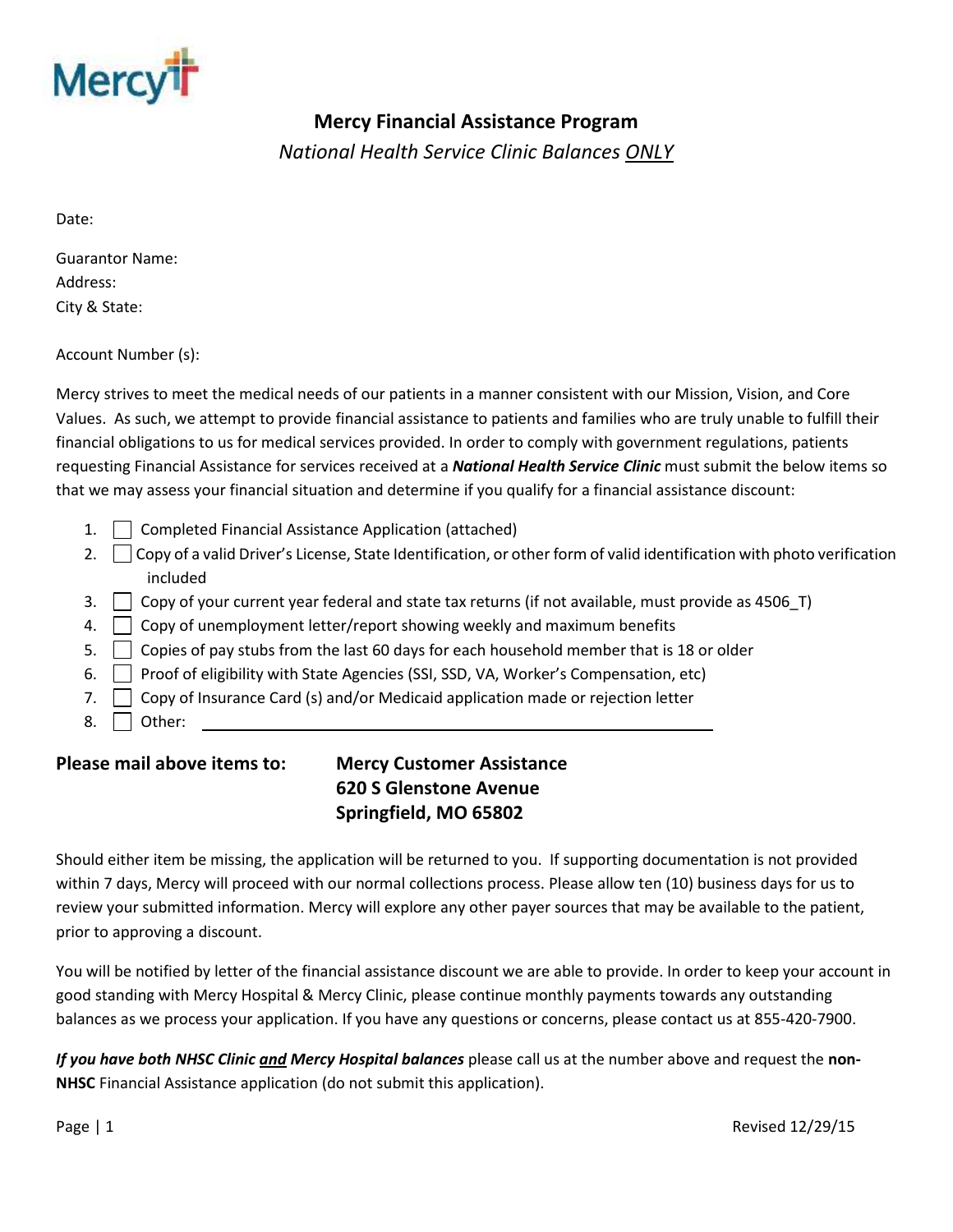

## **National Health Service Clinic Financial Assistance Application**

| Please provide your Primary Physician and Location |                                   |  |  |  |  |
|----------------------------------------------------|-----------------------------------|--|--|--|--|
| <b>Primary Physician</b>                           | <b>Primary Physician Location</b> |  |  |  |  |
|                                                    |                                   |  |  |  |  |

| <b>Guarantor Last Name</b>          | <b>First Name</b> |            | <b>Middle</b>     | <b>Marital Status</b> |                      |                                       |
|-------------------------------------|-------------------|------------|-------------------|-----------------------|----------------------|---------------------------------------|
|                                     |                   |            |                   |                       |                      | Single, Married, Divorced or Widowed: |
| Social Security Number*             | Date of Birth     |            |                   |                       |                      |                                       |
|                                     |                   |            |                   |                       |                      |                                       |
| Home Phone Number                   | Cell Phone Number |            | Work Phone Number |                       |                      |                                       |
|                                     |                   |            |                   |                       |                      |                                       |
| Employer                            |                   | Occupation |                   |                       | Length of Employment |                                       |
|                                     |                   |            |                   |                       |                      |                                       |
| Employers Address: Address/P.O. Box |                   | City       |                   | State                 | Zip Code             |                                       |
|                                     |                   |            |                   |                       |                      |                                       |

| <b>Spouse/Co-Applicant Last</b><br><b>Name</b> | <b>First Name</b> |            |      | <b>Middle</b>     | <b>Marital Status</b> |                                       |
|------------------------------------------------|-------------------|------------|------|-------------------|-----------------------|---------------------------------------|
|                                                |                   |            |      |                   |                       | Single, Married, Divorced or Widowed: |
| Social Security Number*                        | Date of Birth     |            |      |                   |                       |                                       |
|                                                |                   |            |      |                   |                       |                                       |
| Home Phone Number                              | Cell Phone Number |            |      | Work Phone Number |                       |                                       |
|                                                |                   |            |      |                   |                       |                                       |
| Employer                                       |                   | Occupation |      |                   | Length of Employment  |                                       |
|                                                |                   |            |      |                   |                       |                                       |
| Employers Address: Address/P.O. Box            |                   |            | City |                   | State                 | Zip Code                              |
|                                                |                   |            |      |                   |                       |                                       |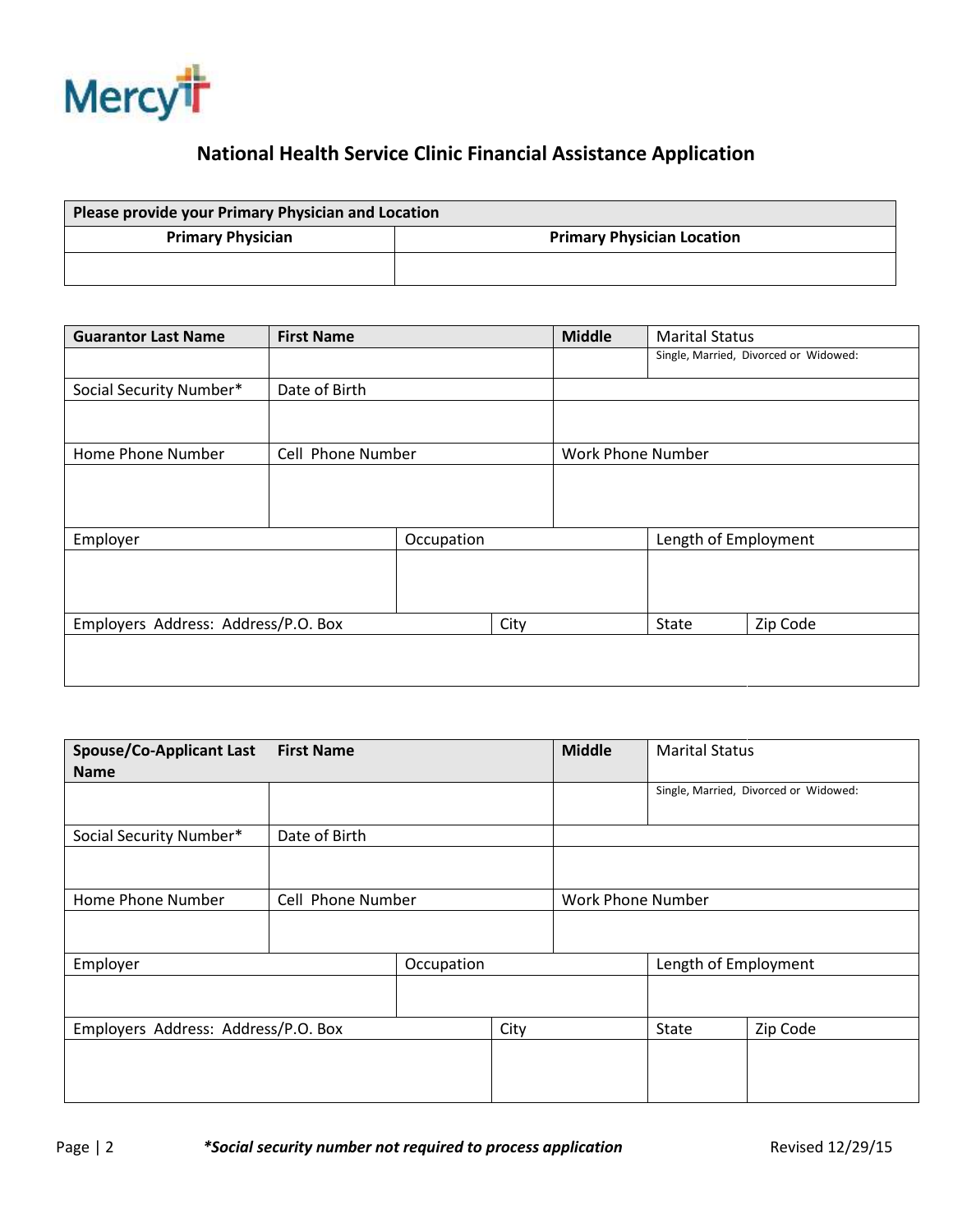

| Please list all household members including yourself & complete information for each |                                   |               |              |                         |  |  |
|--------------------------------------------------------------------------------------|-----------------------------------|---------------|--------------|-------------------------|--|--|
| <b>Name</b>                                                                          | <b>Social Security</b><br>Number* | Date of Birth | Relationship | <b>School Attending</b> |  |  |
|                                                                                      |                                   |               |              |                         |  |  |
|                                                                                      |                                   |               |              |                         |  |  |
|                                                                                      |                                   |               |              |                         |  |  |
|                                                                                      |                                   |               |              |                         |  |  |
|                                                                                      |                                   |               |              |                         |  |  |
|                                                                                      |                                   |               |              |                         |  |  |
|                                                                                      |                                   |               |              |                         |  |  |
|                                                                                      |                                   |               |              |                         |  |  |

| Please provide Gross Income details (prior to deductions) for head of household, spouse and dependents under age |         |               |              |                             |                     |  |  |
|------------------------------------------------------------------------------------------------------------------|---------|---------------|--------------|-----------------------------|---------------------|--|--|
| 18 and attach supporting documentation.                                                                          |         |               |              |                             |                     |  |  |
| Source of                                                                                                        | Patient |               | <b>Other</b> | <b>Pay Periods</b>          | <b>Yearly Total</b> |  |  |
| <b>Income</b>                                                                                                    |         | <b>Spouse</b> |              |                             |                     |  |  |
| Self-Employment                                                                                                  |         |               |              | Weekly Bi-Weekly<br>Monthly |                     |  |  |
| Investment                                                                                                       |         |               |              | Weekly Bi-Weekly<br>Monthly |                     |  |  |
| Property                                                                                                         |         |               |              |                             |                     |  |  |
| Social Security*/                                                                                                |         |               |              | Weekly Bi-Weekly<br>Monthly |                     |  |  |
| Disability                                                                                                       |         |               |              |                             |                     |  |  |
| Pension                                                                                                          |         |               |              | Weekly Bi-Weekly<br>Monthly |                     |  |  |
| Unemployment                                                                                                     |         |               |              | Weekly Bi-Weekly<br>Monthly |                     |  |  |
| Child                                                                                                            |         |               |              | Weekly Bi-Weekly<br>Monthly |                     |  |  |
| Support/Alimony                                                                                                  |         |               |              |                             |                     |  |  |
| Workers                                                                                                          |         |               |              | Weekly Bi-Weekly<br>Monthly |                     |  |  |
| Compensation                                                                                                     |         |               |              |                             |                     |  |  |
| <b>VA Benefits</b>                                                                                               |         |               |              | Weekly Bi-Weekly<br>Monthly |                     |  |  |
| Other                                                                                                            |         |               |              | Weekly Bi-Weekly<br>Monthly |                     |  |  |

**Please explain why you are requesting financial assistance. If your income/lifestyle has changed, please explain and provide documentation (i.e. loss of job, death in the family, divorce, extraordinary medical bills, or other expenses.)**